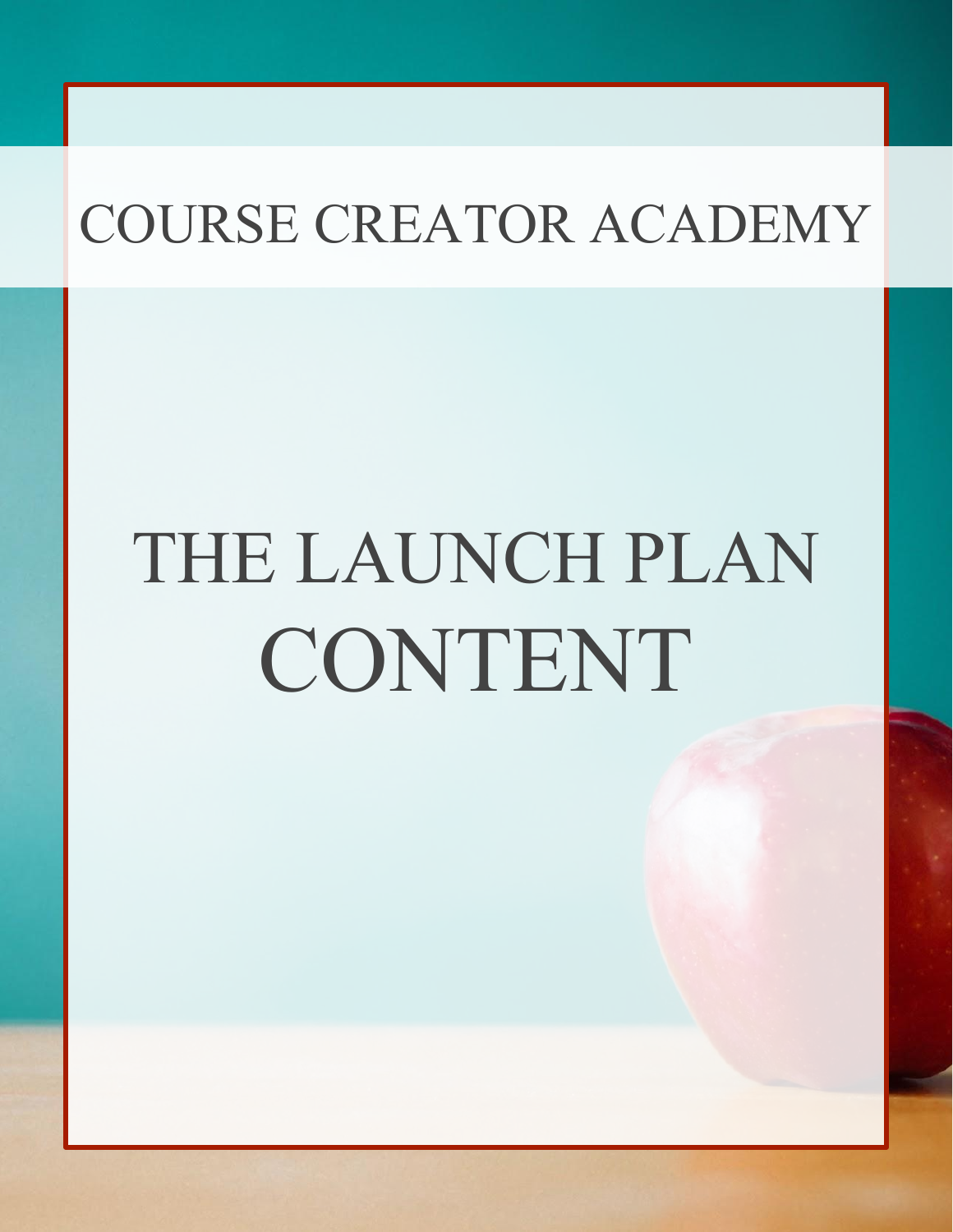### Module 5 | Sell Your Course

## THE LAUNCH PLAN: CONTENT

### Pre-Launch

#### **WEEK ONE**

Important message: New product coming out on [date]!

- ❏ Produce one piece of collaborative content on someone else's podcast, YouTube channel, or blog. Collaborator: \_\_\_\_\_\_\_\_\_\_\_\_\_\_\_\_\_\_\_\_\_\_\_\_\_\_\_\_\_\_\_\_\_\_\_\_\_\_\_\_\_\_\_\_\_
- ❏ Produce one piece of high-quality, course-relevant content on your own podcast/channel/blog. Title:
- ❏ Schedule social media posts that introduce your course topic.  $\text{Concept #1}$ Concept #2 Concept #3 Concept #4 Concept #5 Concept #6 Concept #7

❏ Email your list to share your content and announce the upcoming launch.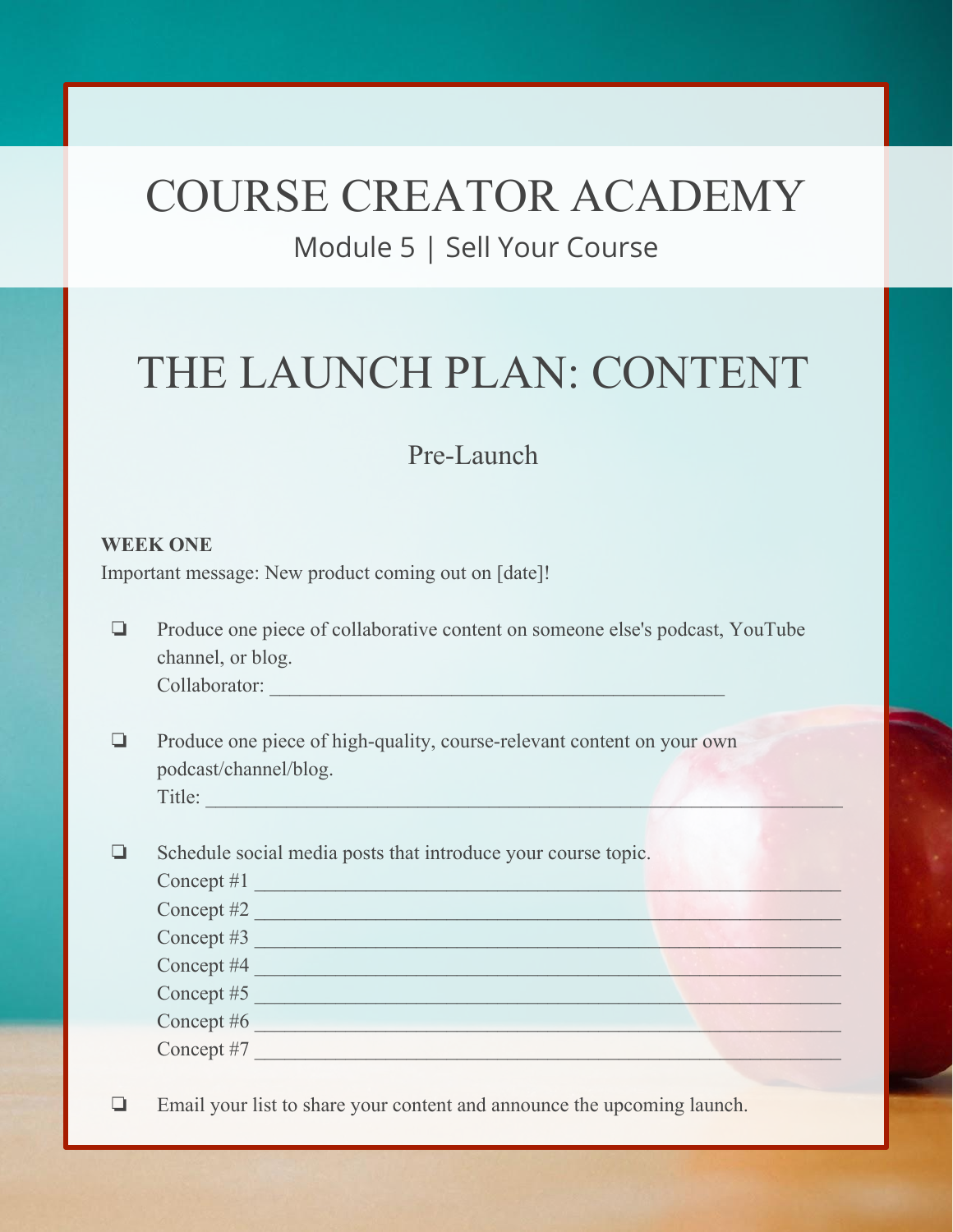## COURSE CREATOR ACADEMY Module 5 | Sell Your Course

#### **WEEK TWO**

Important message: A bit of backstory... (the challenge you faced)

- ❏ Produce one piece of collaborative content on someone else's podcast, YouTube channel, or blog. Collaborator: \_\_\_\_\_\_\_\_\_\_\_\_\_\_\_\_\_\_\_\_\_\_\_\_\_\_\_\_\_\_\_\_\_\_\_\_\_\_\_\_\_\_\_\_\_
- ❏ Produce one piece of high-quality, course-relevant content on your own podcast/channel/blog. Title:

| Schedule social media posts that introduce your course topic. |  |  |  |
|---------------------------------------------------------------|--|--|--|
| Concept #1                                                    |  |  |  |
| Concept #2                                                    |  |  |  |
| Concept $#3$                                                  |  |  |  |
| Concept #4                                                    |  |  |  |
| Concept #5                                                    |  |  |  |
| Concept #6                                                    |  |  |  |
| Concept #7                                                    |  |  |  |
|                                                               |  |  |  |

❏ Email your list to share the challenge you were facing.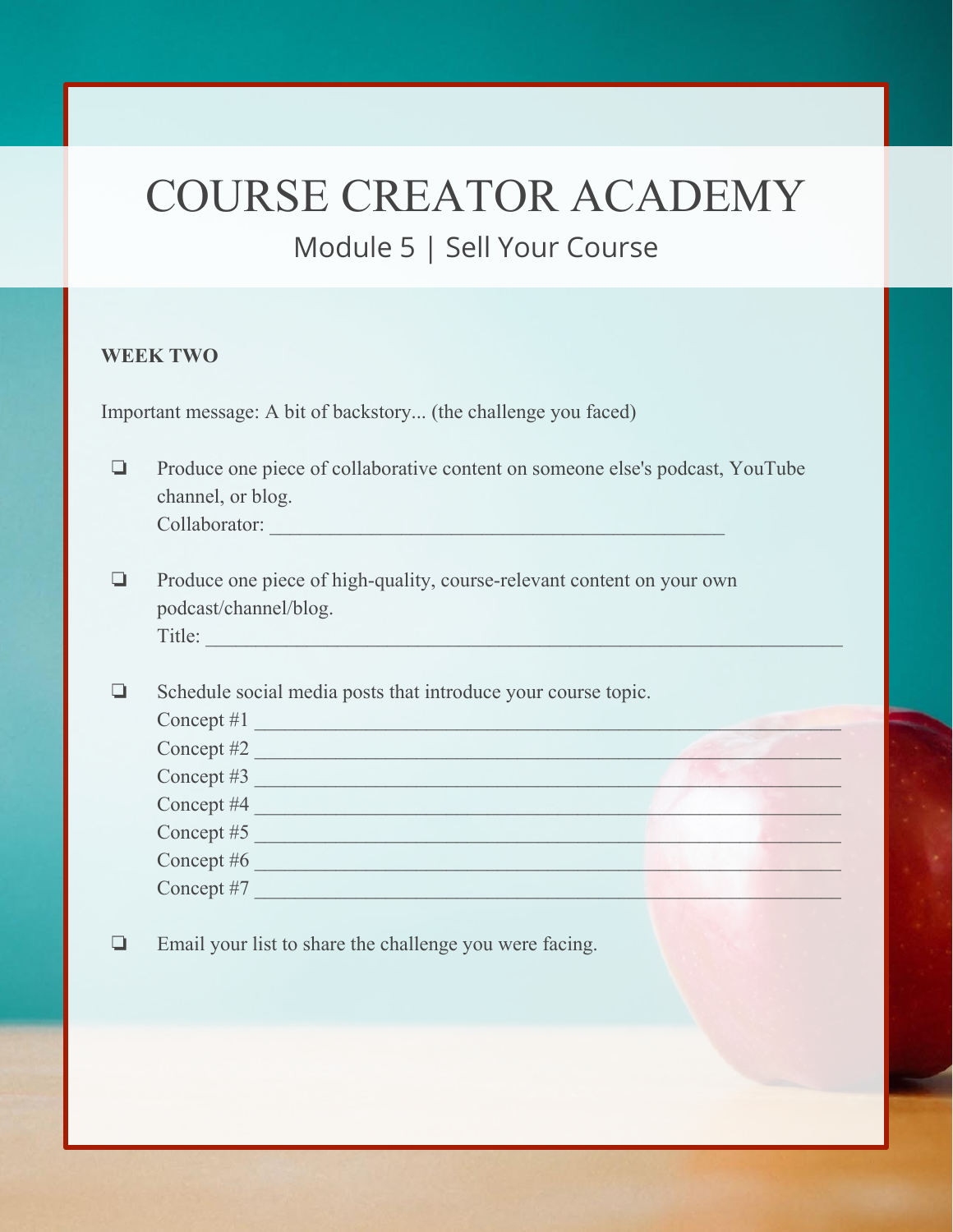### Module 5 | Sell Your Course

#### **WEEK THREE**

| Important message: How I overcame | (the continuation of last week's) |
|-----------------------------------|-----------------------------------|
| story)                            |                                   |

❏ Produce one piece of collaborative content on someone else's podcast, YouTube channel, or blog. Collaborator:

❏ Produce one piece of high-quality, course-relevant content on your own podcast/channel/blog. Title:

❏ Schedule social media posts that introduce your course topic.

| Concept $#1$ |  |  |
|--------------|--|--|
| Concept #2   |  |  |
| Concept #3   |  |  |
| Concept #4   |  |  |
| Concept #5   |  |  |
| Concept #6   |  |  |
| Concept #7   |  |  |

- ❏ Email your list to share how you overcame the challenge.
- ❏ BONUS: Share the behind the scenes of your course development.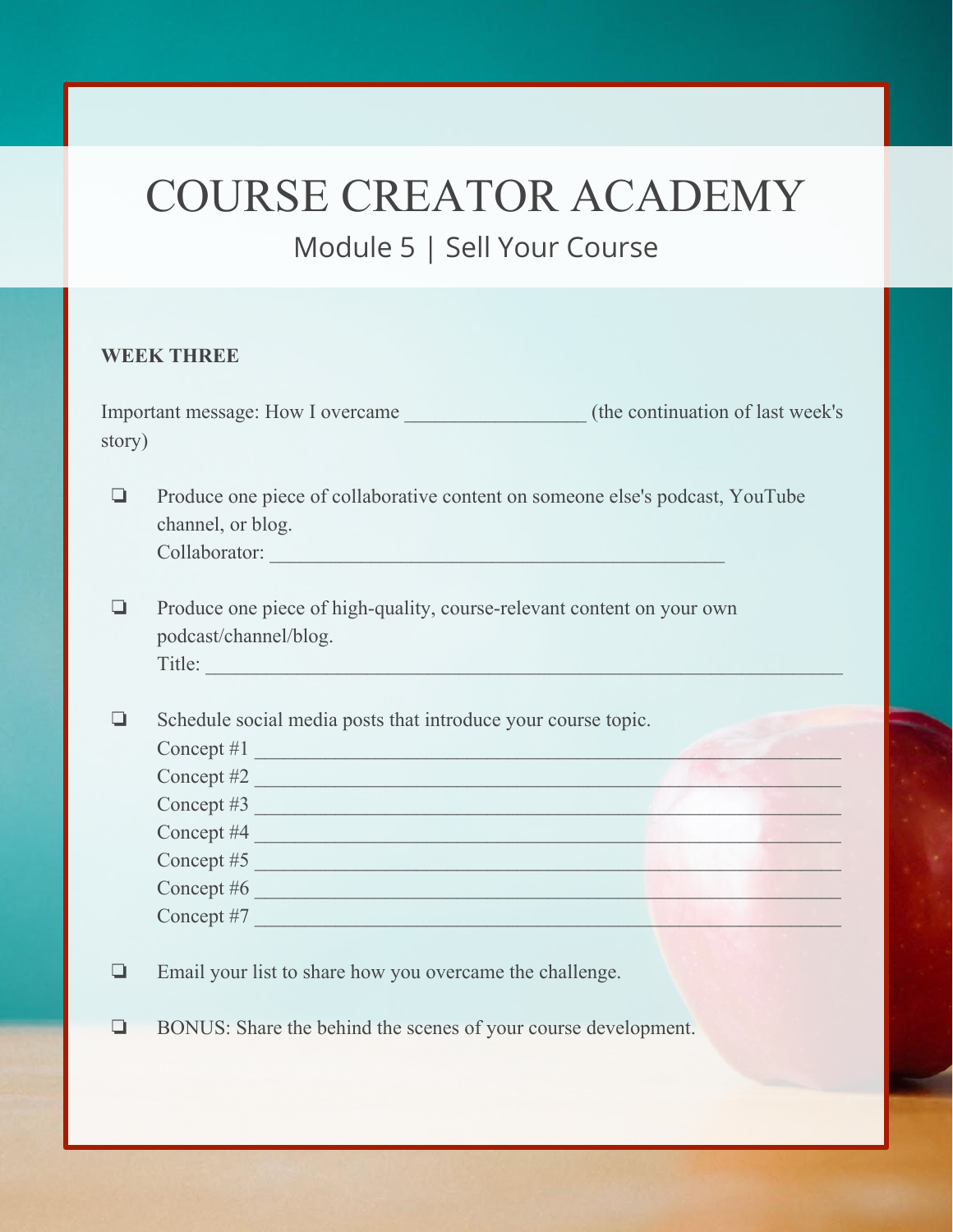### Module 5 | Sell Your Course

#### **WEEK FOUR**

Important message: Tutorial/instructional

- ❏ Produce one piece of collaborative content on someone else's podcast, YouTube channel, or blog. Collaborator: \_\_\_\_\_\_\_\_\_\_\_\_\_\_\_\_\_\_\_\_\_\_\_\_\_\_\_\_\_\_\_\_\_\_\_\_\_\_\_\_\_\_\_\_\_
- ❏ Produce one piece of high-quality, course-relevant content on your own podcast/channel/blog. Title:

❏ Schedule social media posts that introduce your course topic. Concept #1 \_\_\_\_\_\_\_\_\_\_\_\_\_\_\_\_\_\_\_\_\_\_\_\_\_\_\_\_\_\_\_\_\_\_\_\_\_\_\_\_\_\_\_\_\_\_\_\_\_\_\_\_\_\_\_\_\_\_ Concept #2 Concept #3 Concept #4 Concept #5 Concept #6 Concept #7

- ❏ Email your list and share a valuable tip (or several) that relates to your course topic.
- ❏ BONUS: Share the behind the scenes of your course development.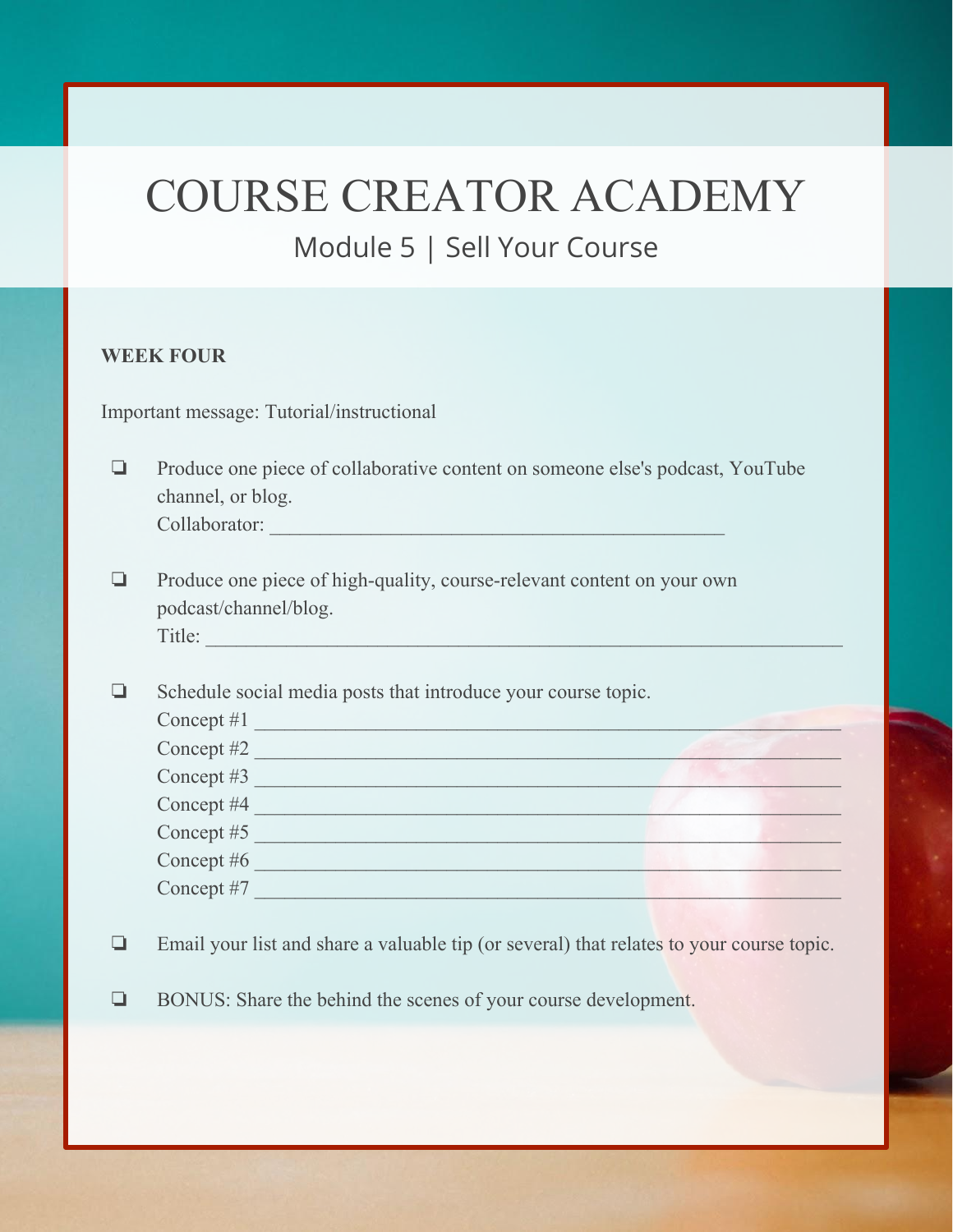## COURSE CREATOR ACADEMY Module 5 | Sell Your Course

#### **WEEK FIVE**

Important message: Life would be awesome if you solved your problem/reached your goal.

❏ Produce one piece of collaborative content on someone else's podcast, YouTube channel, or blog. Collaborator:

❏ Produce one piece of high-quality, course-relevant content on your own podcast/channel/blog. Title:

❏ Schedule social media posts that introduce your course topic. Concept #1 \_\_\_\_\_\_\_\_\_\_\_\_\_\_\_\_\_\_\_\_\_\_\_\_\_\_\_\_\_\_\_\_\_\_\_\_\_\_\_\_\_\_\_\_\_\_\_\_\_\_\_\_\_\_\_\_\_\_ Concept #2 Concept #3 Concept #4 Concept #5 Concept #6 Concept #7

- ❏ Email your list to share an inspiring success story.
- ❏ BONUS: Share the behind the scenes of your course development.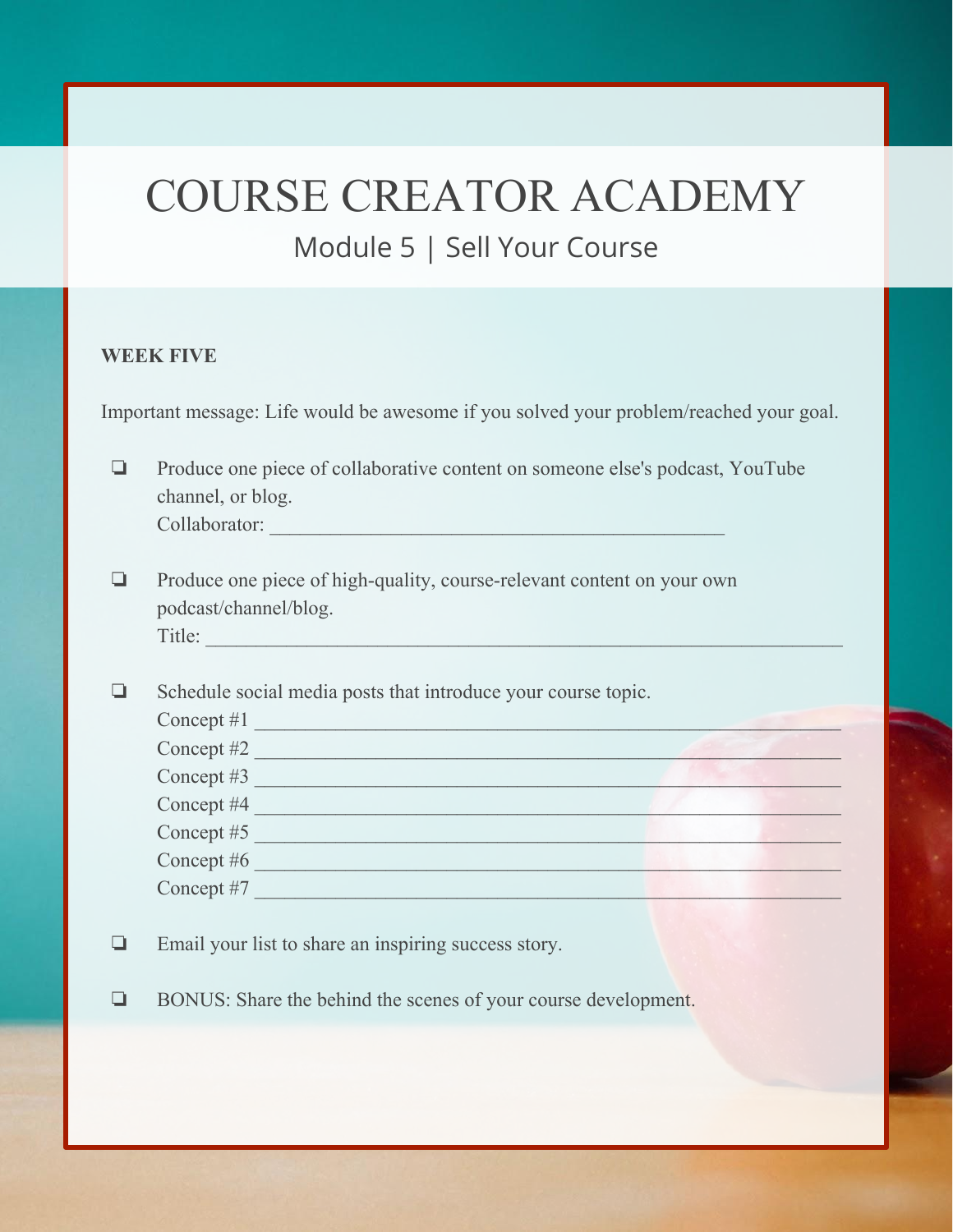### Module 5 | Sell Your Course

#### **WEEK SIX**

Important message: Why do you want to learn 2

- ❏ Produce one piece of collaborative content on someone else's podcast, YouTube channel, or blog. Collaborator: \_\_\_\_\_\_\_\_\_\_\_\_\_\_\_\_\_\_\_\_\_\_\_\_\_\_\_\_\_\_\_\_\_\_\_\_\_\_\_\_\_\_\_\_\_
- ❏ Produce one piece of high-quality, course-relevant content on your own podcast/channel/blog. Title:

❏ Schedule social media posts that introduce your course topic. Concept #1 \_\_\_\_\_\_\_\_\_\_\_\_\_\_\_\_\_\_\_\_\_\_\_\_\_\_\_\_\_\_\_\_\_\_\_\_\_\_\_\_\_\_\_\_\_\_\_\_\_\_\_\_\_\_\_\_\_\_ Concept #2 Concept #3 Concept #4 Concept #5 Concept #6 Concept #7

- ❏ Email your list and ask them what their "why" is. WHY do they want to learn about 2008 and 2008 and 2008 and 2008 and 2008 and 2008 and 2008 and 2008 and 2008 and 2008 and 2008 and 2008 and 2008 and 2008 and 2008 and 2008 and 2008 and 2008 and 2008 and 2008 and 2008 and 2
- ❏ BONUS: Share the behind the scenes of your course development.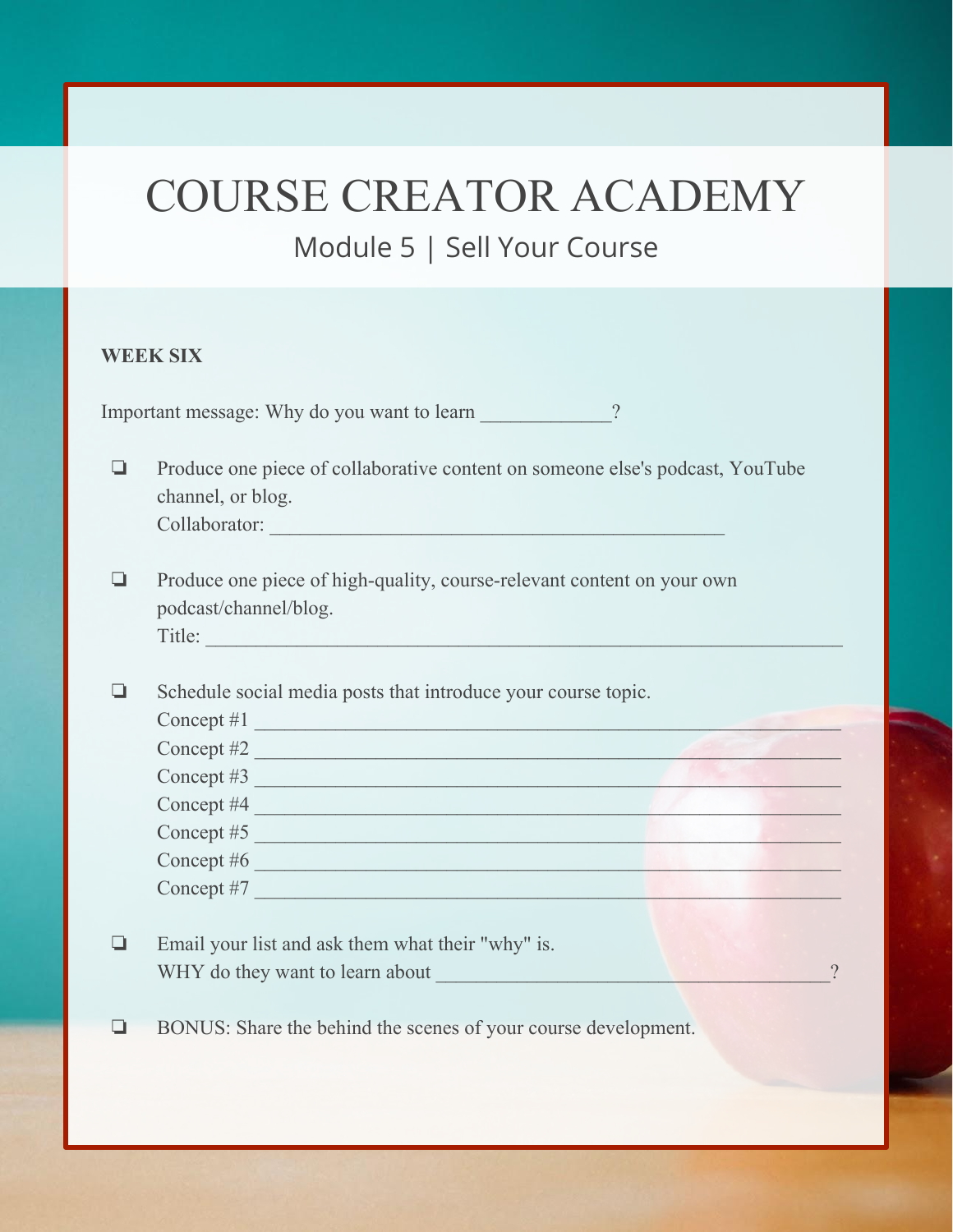### Module 5 | Sell Your Course

### Launch

#### **WEEK SEVEN**

Important message: The new course is available!

Produce two articles/videos/podcast episodes  $\Box$ 

> 1. Announce your new course on your blog/channel/podcast Title:

 $\mathbf{H}$ 

|              | Schedule social media posts. |  |  |
|--------------|------------------------------|--|--|
| Concept $#1$ |                              |  |  |
| Concept $#2$ |                              |  |  |
| Concept $#3$ |                              |  |  |
| Concept #4   |                              |  |  |
| Concept #5   |                              |  |  |
| Concept #6   |                              |  |  |
| Concept #7   |                              |  |  |
|              |                              |  |  |

Send launch emails. (one per day for the first six days of your launch week)  $\Box$ Email  $#1$ Email  $#2$ Email  $#3$ Email #4

Email #5

Email #6